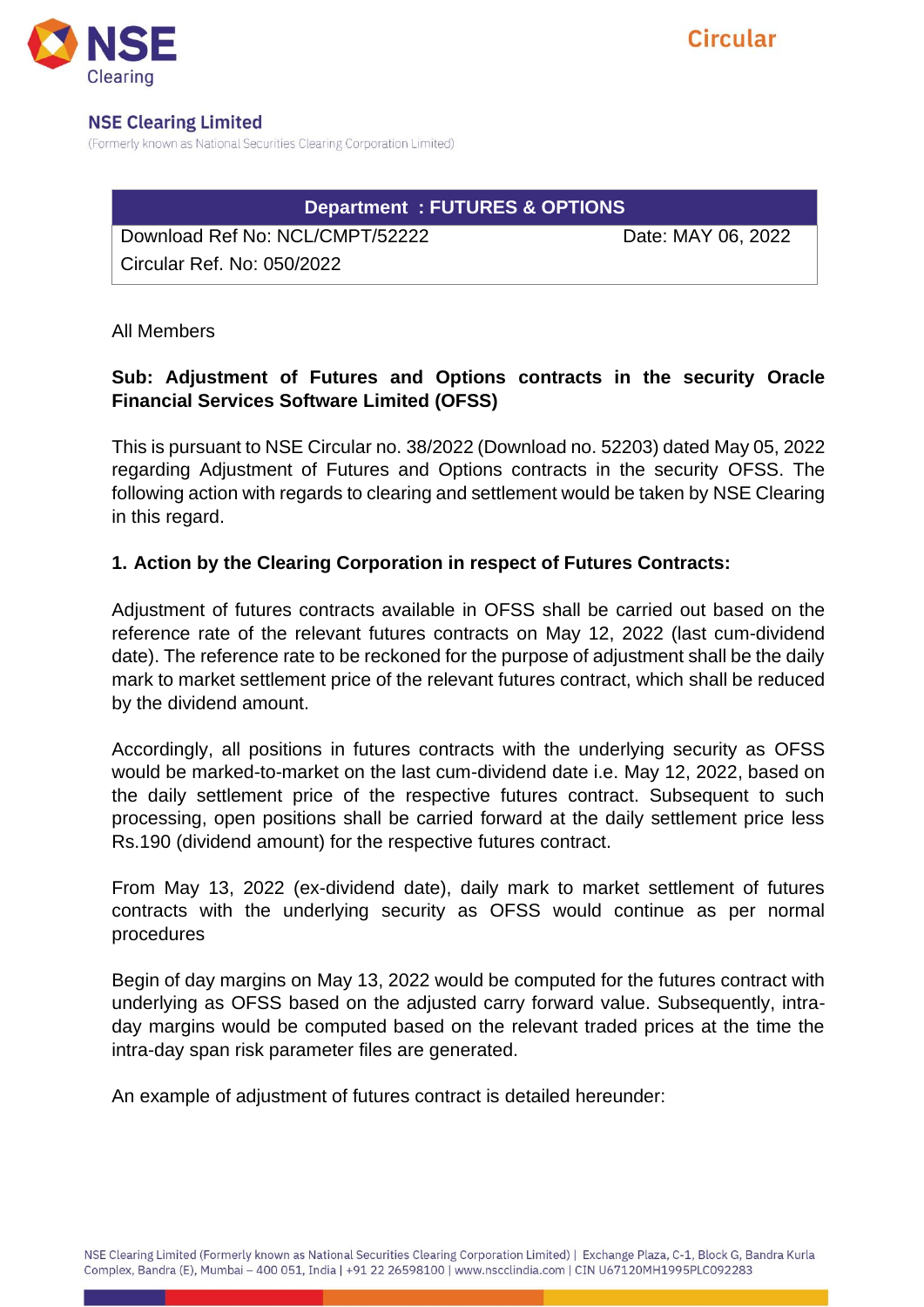

# **1.1 Positions before adjustment:**

| Clearing<br>Member | Trading<br>Member | Client<br>Code | Instrument    | Symbol      | <b>Expiry Date</b> | Long<br>Position | Long<br>Value | Short<br>Position | * Short<br>Value |
|--------------------|-------------------|----------------|---------------|-------------|--------------------|------------------|---------------|-------------------|------------------|
| A                  | ABC               | A <sub>1</sub> | <b>FUTSTK</b> | <b>OFSS</b> | 26-May-2022        | 125              | 440000        |                   |                  |
| B                  | <b>PQR</b>        | A2             | <b>FUTSTK</b> | <b>OFSS</b> | 30-Jun-2022        | 0                |               | 125               | 440000           |
| C                  | <b>XYZ</b>        | A3             | <b>FUTSTK</b> | <b>OFSS</b> | 28-Jul-2022        |                  |               | 200               | 704000           |

\* Valued at price Rs.3520.00/-

# **1.2 Positions after adjustment:**

| Clearing<br>Member | Trading<br>Member | Client<br>Code | Instrument    | Symbol      | <b>Expiry Date</b> | Long<br>Position | *Long<br>Value | Short<br>Position | *Short<br>Value |
|--------------------|-------------------|----------------|---------------|-------------|--------------------|------------------|----------------|-------------------|-----------------|
| A                  | ABC               | A1             | <b>FUTSTK</b> | <b>OFSS</b> | 26-May-2022        | 125              | 416250         |                   |                 |
| B                  | <b>PQR</b>        | А2             | <b>FUTSTK</b> | <b>OFSS</b> | 30-Jun-2022        | 0                |                | 125               | 416250          |
| C                  | XYZ               | A3             | <b>FUTSTK</b> | <b>OFSS</b> | 28-Jul-2022        | 0                |                | 200               | 666000          |

\* Valued at price Rs.3330 (Rs.3520 – Rs.190 which is the dividend amount)

## **2. Action by Clearing Corporation in respect of Option Contracts:**

The full value of dividend i.e. Rs.190 would be deducted from all the cum-dividend strike prices on the ex-dividend date and adjusted to nearest tick size to arrive at new strike price. All positions in existing strike prices shall continue to exist in the corresponding new adjusted strike prices.

An example of the adjustments in the strike prices is detailed hereunder:

#### **2.1 Positions before Strike Price adjustment:**

| Clearing<br>Member | Trading<br>Member | Client<br>Code | Instrument    | Symbol      | <b>Expiry Date</b> | <b>Strike</b><br>Price | Optio<br>n<br><b>Type</b> | Long<br>Position | Short<br>Position |
|--------------------|-------------------|----------------|---------------|-------------|--------------------|------------------------|---------------------------|------------------|-------------------|
| A                  | <b>ABC</b>        | A <sub>1</sub> | <b>OPTSTK</b> | <b>OFSS</b> | 26-May-2022        | 3450.00                | <b>CE</b>                 | 125              | 0                 |
| B                  | <b>PQR</b>        | A <sub>2</sub> | <b>OPTSTK</b> | <b>OFSS</b> | 30-Jun-2022        | 3500.00                | <b>PE</b>                 | 0                | 125               |
| C                  | <b>XYZ</b>        | A <sub>3</sub> | <b>OPTSTK</b> | <b>OFSS</b> | 28-Jul-2022        | 3550.00                | <b>CE</b>                 | 0                | 200               |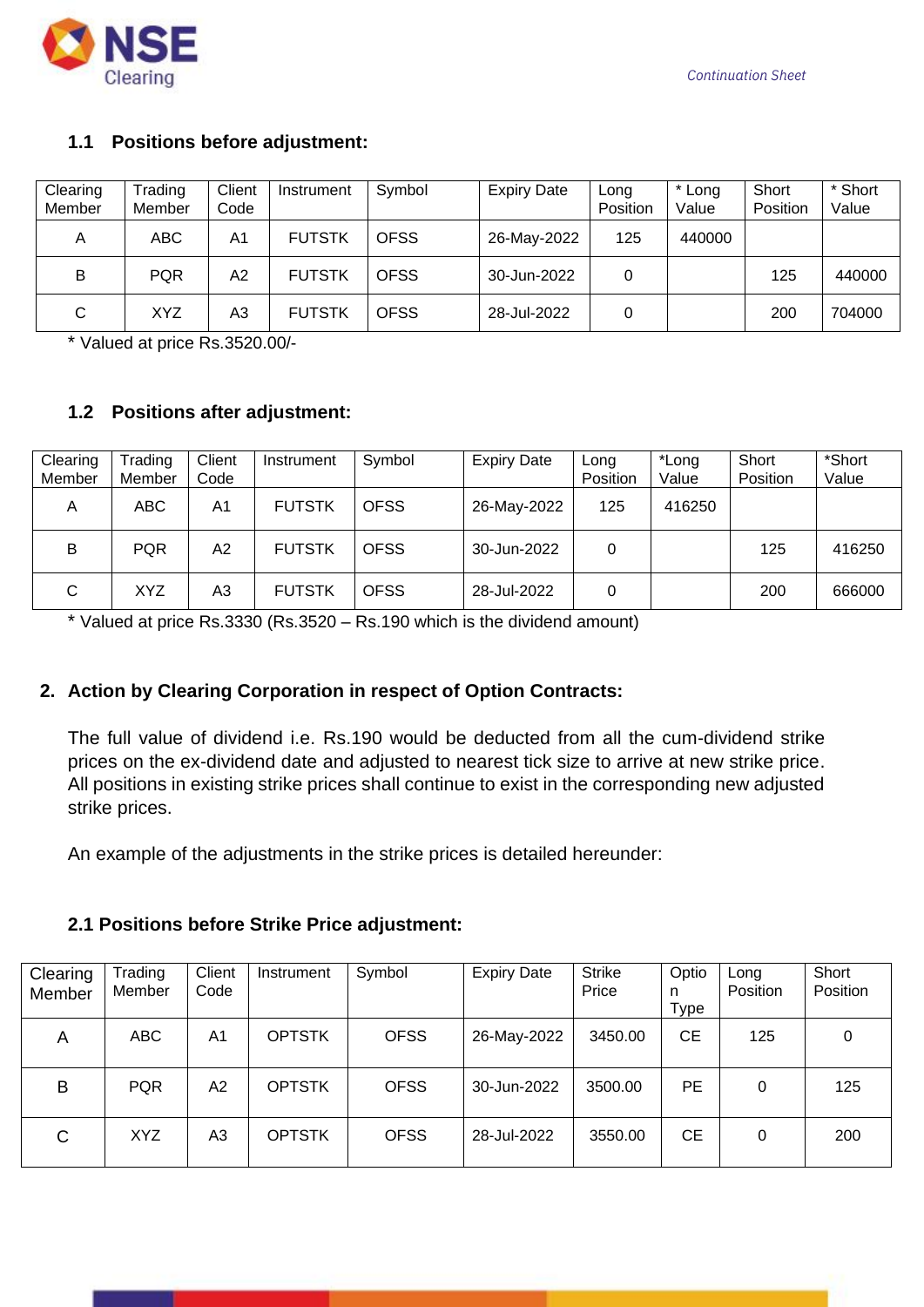

| Clearing | Trading    | Client         | Instrument    | Symbol      | <b>Expiry Date</b> | <b>Strike</b> | Option    | Long     | Short    |
|----------|------------|----------------|---------------|-------------|--------------------|---------------|-----------|----------|----------|
| Member   | Member     | Code           |               |             |                    | Price         | Type      | Position | Position |
| A        | <b>ABC</b> | A <sub>1</sub> | <b>OPTSTK</b> | <b>OFSS</b> | 26-May-2022        | 3260.00       | <b>CE</b> | 125      | 0        |
|          |            |                |               |             |                    |               |           |          |          |
| B        | <b>PQR</b> | A2             | <b>OPTSTK</b> | <b>OFSS</b> | 30-Jun-2022        | 3310.00       | <b>PE</b> | 0        | 125      |
|          |            |                |               |             |                    |               |           |          |          |
|          |            |                |               |             |                    |               |           |          |          |
| C        | <b>XYZ</b> | A3             | <b>OPTSTK</b> | <b>OFSS</b> | 28-Jul-2022        | 3360.00       | <b>CE</b> | 0        | 200      |
|          |            |                |               |             |                    |               |           |          |          |

## **2.2 Positions after Strike Price adjustment:**

**3.** Members are advised to note the following in respect of futures and options contracts on underlying security OFSS.

Position details of futures and options contracts with the underlying security as OFSS provided in PS\_03 / 04 files for trade date May 12, 2022, would indicate positions in the relevant contracts (without adjustment for dividend) on May 12, 2022.

Adjustments for futures contracts would be carried out separately as detailed in 1.1 and 1.2 above. Similarly, adjustments of options contracts would be carried out on such strike prices as detailed in 2.1 and 2.2 above. All open positions at existing strike prices shall continue to exist at adjusted strike prices.

The following two additional files will be provided, at the end of the day on May 12, 2022:

OFSS\_<Member Code>\_EXISTING\_POSITIONS.CSV OFSS\_<Member Code>\_ADJUSTED\_POSITIONS.CSV

The details of these files are provided as Annexure I.

**For and on behalf of NSE Clearing Limited**

Nisha Pillai Associate Vice President

| Telephone No             | <b>Fax No</b>   | Email id                     |
|--------------------------|-----------------|------------------------------|
| $^{\circ}$ 1800 266 0050 | +91-22-26598269 | fao_clearing_ops@nsccl.co.in |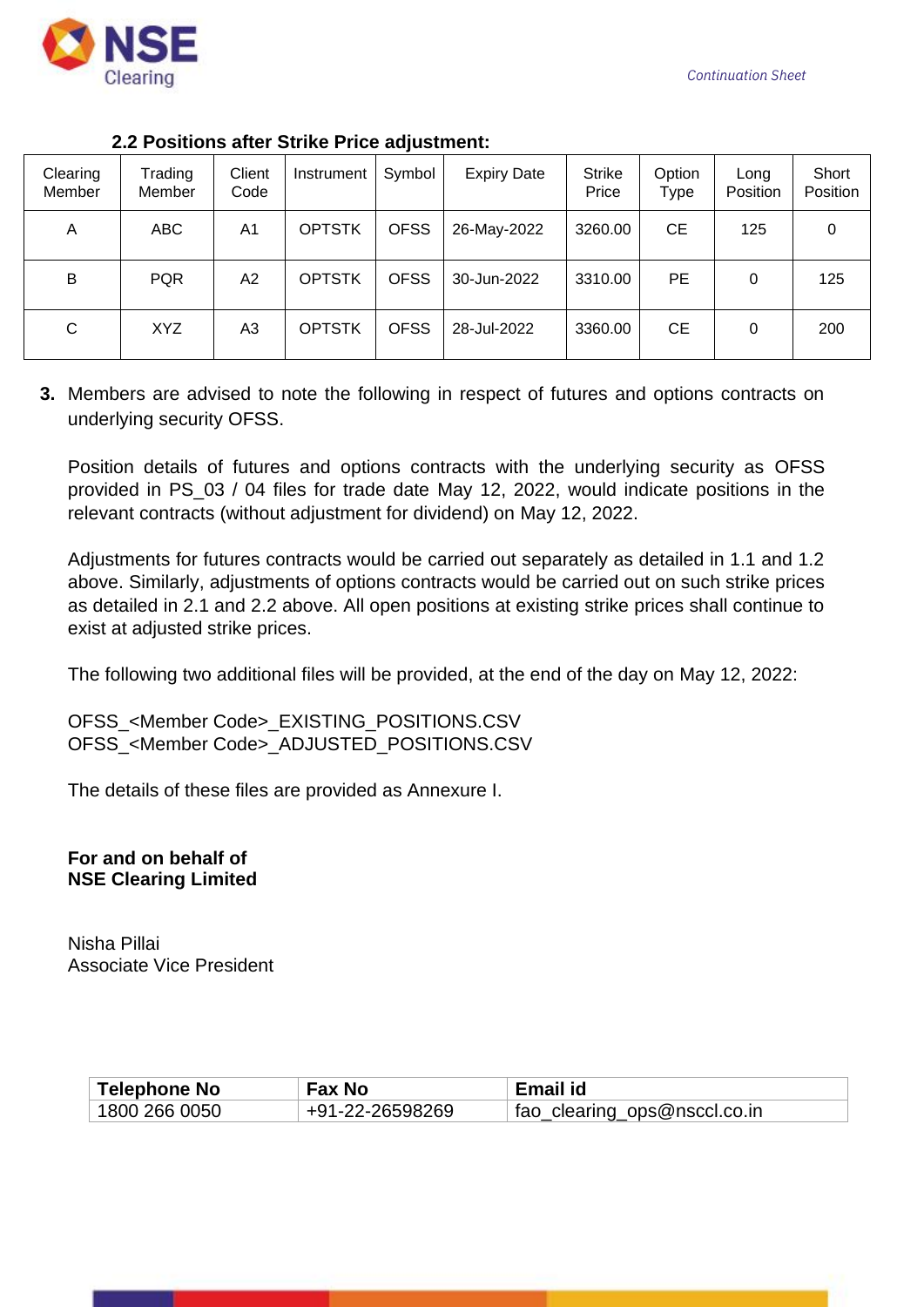

# **Annexure I**

# **Position file formats for Corporate Action Adjustment for futures and options contracts on underlying security – OFSS**

# **1. Details of existing positions:**

All members having positions in options contracts at existing strike prices and Futures contracts shall be given details of the same vide the regular F\_PS03 & the F\_PS04 files on May 12, 2022.

The file shall be comma separated. The file shall be named as OFSS \_<Member Code>\_EXISTING\_POSITIONS.CSV. This file shall be at client level.

The file structure shall be as under:

| <b>Position Date</b>                | Date                                      |
|-------------------------------------|-------------------------------------------|
| Segment Indicator                   | 'F'                                       |
| <b>Settlement Type</b>              | 'S/G'                                     |
| <b>Clearing Member Code</b>         | <b>CM Code</b>                            |
| Member Type                         | 'M'/'C'                                   |
| <b>Trading Member Code</b>          | TM Code / CP Code                         |
| <b>Account Type</b>                 | 'P'/'C' etc.                              |
| <b>Client Account / Code Client</b> | Account No. / Code                        |
| <b>Instrument Type</b>              | <b>OPTSTK/FUTSTK</b>                      |
| Symbol                              | <b>OFSS</b>                               |
| <b>Expiry date</b>                  | 26-May-2022<br>30-Jun-2022<br>28-Jul-2022 |
| <b>Strike Price</b>                 | <b>Existing Strike Prices</b>             |
| <b>Option Type</b>                  | 'CE'/'PE'                                 |
| <b>CA Level</b>                     | 1                                         |
| Post Ex / Asgmnt Long<br>Quantity   | <b>XXX</b>                                |
| Post Ex / Asgmnt Long Value         | XXX (value 0 for option<br>contracts)     |
| Post Ex / Asgmnt Short<br>Quantity  | <b>XXX</b>                                |
| Post Ex / Asgmnt Short Value        | XXX (value 0 for option<br>contracts)     |
| C/f Long Quantity                   | 0                                         |
| C/f Long Value                      | $\overline{0}$                            |
| C/f Short Quantity                  | $\overline{0}$                            |
| C/f Short Value                     | 0                                         |